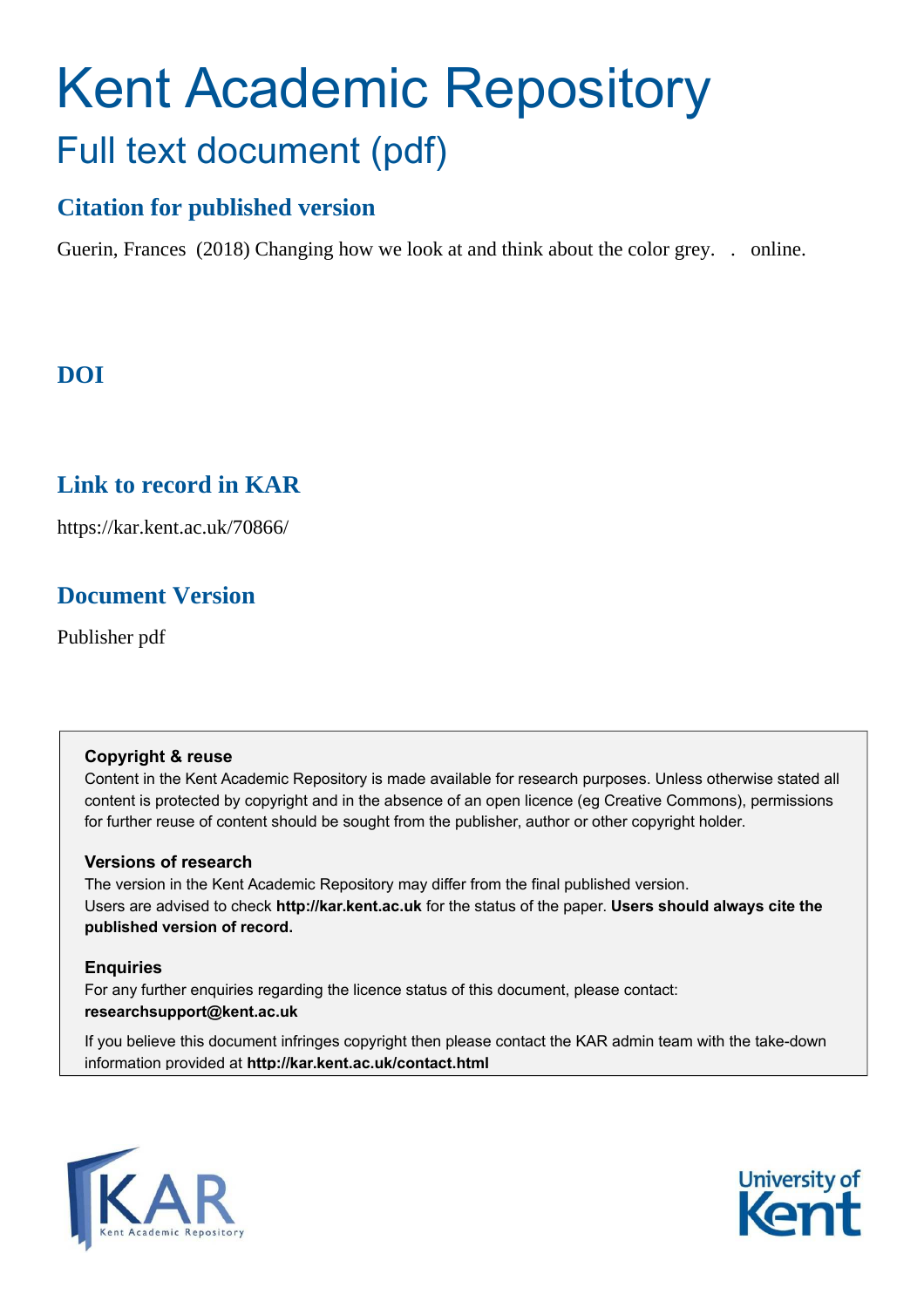UMP | University of Minnesota Press Blog: A look behind the challenging, provocative, fascinating history of the color grey.

More **the Community of the Community** figuerin@gmail.com Dashboard Sign Out



#### **W E D N E S D A Y , M A Y 1 6 , 2 0 1 8**

**A look behind the challenging, provocative, fascinating history of the color grey.**



#### **BY FRANCES GUERIN**

I recall the day *The Truth Is Always Grey* was conceived. I was visiting the Alberto Giacometti retrospective at the Centre Pompidou in Fall 2007—a huge exhibition in which Giacometti's portraits, sculptures, and busts were placed in dialogue to shed new light on the oeuvre. As I walked from room to room, two things struck me. First, the uniformity of the figures—irrespective of the identity of the person in the portrait image, they were all the same figure—and second, every painted image was dominated by a grey palette. The array of greys was vast, and they were never monochrome, always shaded with pinks and purples, browns and greens. I had never seen a comprehensive retrospective of an artist's work in which the entire oeuvre was painted grey. Moreover, Giacometti's was an oeuvre in which the single color meant so many different things. Of course, *Jasper Johns: Gray* at the Metropolitan Museum of Art in the same year was the breakthrough moment for the art world's growing interest in grey. But, for me, the persistent

https://kar.kent.ac.uk/70866/1/a-look-behind-challenging-provocative.html 1/6

#### **University of Minnesota Press**



#### **About the Press**

#### University of Minnesota Press: Founded in 1925, the University of

Minnesota Press is best known as the publisher of groundbreaking work in social and cultural thought, critical theory, race and ethnic studies, urbanism, feminist criticism, and media studies. The Press is among the most active publishers of translations of significant works of European and Latin American thought and scholarship. Minnesota also publishes a diverse list of works on the cultural and natural heritage of the state and the upper Midwest region. The Test Division of the Press publishes highlyregarded personality assessment instruments, including the MMPI-2 and MMPI‑A.

**View my complete profile**

#### **Welcome!**

Thanks for stopping by the University of Minnesota Press blog. If you have any comments, questions,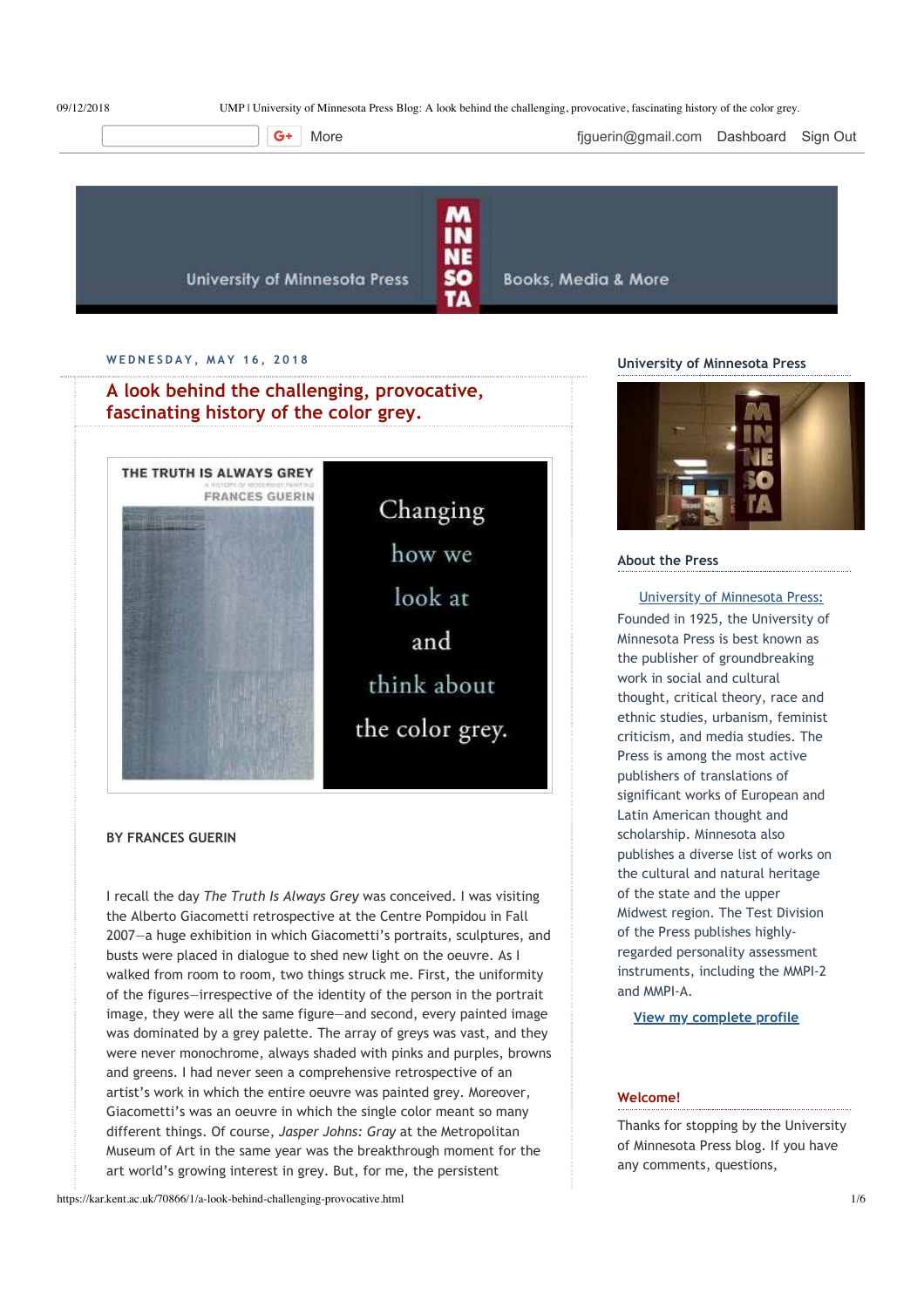09/12/2018 UMP | University of Minnesota Press Blog: A look behind the challenging, provocative, fascinating history of the color grey.

repetition of grey, and its breadth and variety in Giacometti's work, was the encounter that opened the door to my fascination with grey painting. I had seen smaller exhibitions of Gerhard Richter's work over the years—*Eight Grey* at the Deutsche Guggenheim in 2002 for example —which I had found revelatory. This installation ended up taking a central place in my reading of Richter's grey paintings in the book. In addition, when I started thinking about the many single works by Richter, Cy Twombly, Philip Guston, and the late Rothkos, the list of works in twentieth-century painting in a grey palette became endless. Grey was everywhere.

Ironically, although the Giacometti exhibition had been my inspiration, his works fell to the sidelines of my research as I continued the pursuit of grey. This had more to do with my ongoing interest in a certain kind of abstraction than it did with Giacometti's portraits. Specifically, grey was repeatedly used to articulate the iconoclasm that dominated the postwar period, a time when abstract painting arguably reached its most intense moment. In postwar American art, everything we knew and assumed about painting was being challenged. When all distinction between figure and ground was removed from the canvas, and artists such as Rothko and Frank Stella, and later Johns, Twombly, and Rauschenberg were engaged in a process of reducing painting to its most fundamental aspects, they so often did this in grey. The connections between this "revolution" in painting and the exploration of grey that contributed to its execution became the centerpiece of *The Truth Is Always Grey*. Put differently, it was striking to see how many of the concerns of American abstract painting were shared by artists using grey through the centuries. Painting was engaged in exploring ideas of transience and ephemerality, the ambiguity of reality, the shifting identity of the medium, and the value of representation. In addition, these postwar American artists were often looking to other art forms as a way to define what painting was and was not. I discovered that their use of grey actually focused these searches because of the color's ephemerality, its shifting identity, ambiguity and constant transformation.

> Artists who work in grey do so to explore questions of memory, the past, the social and political responsibility of representation.

suggestions or tips on content you would like to see here, please send an e‑mail to sattl014@umn.edu.

### **AAUP Member Presses and their Blogs Links** UMP website **Catalogs** Book videos **Twitter** Facebook E‑newsletter Sign up for media alerts **A sampling of blogs (and other links) of interest**

**Beacon Broadside** Beacon Behind the Books: Meet Claire Desroches, Business Operations Assistant

**Books: Books blog | guardian.co.uk** Sequel rights and wrongs: why some stories should be allowed to end

**mediabistro.com: GalleyCat** The Final Chapter for **GalleyCat** 

**The Scholarly Kitchen** Plan S: A Mandate for Gold OA with Lots of Strings Attached

| UMP posts by subject: |                               |  |  |  |
|-----------------------|-------------------------------|--|--|--|
|                       | <b>African Studies</b>        |  |  |  |
|                       | <b>American history</b>       |  |  |  |
|                       | <b>American Studies</b>       |  |  |  |
|                       | <b>Animal Studies</b>         |  |  |  |
|                       | Architecture                  |  |  |  |
| Art                   |                               |  |  |  |
|                       | <b>Asian American Studies</b> |  |  |  |
|                       | <b>Asian Studies</b>          |  |  |  |
|                       | <b>Author features</b>        |  |  |  |
|                       | <b>Cultural Studies</b>       |  |  |  |
|                       | current affairs               |  |  |  |
|                       | <b>Digital Culture</b>        |  |  |  |
|                       |                               |  |  |  |

. . . . . . .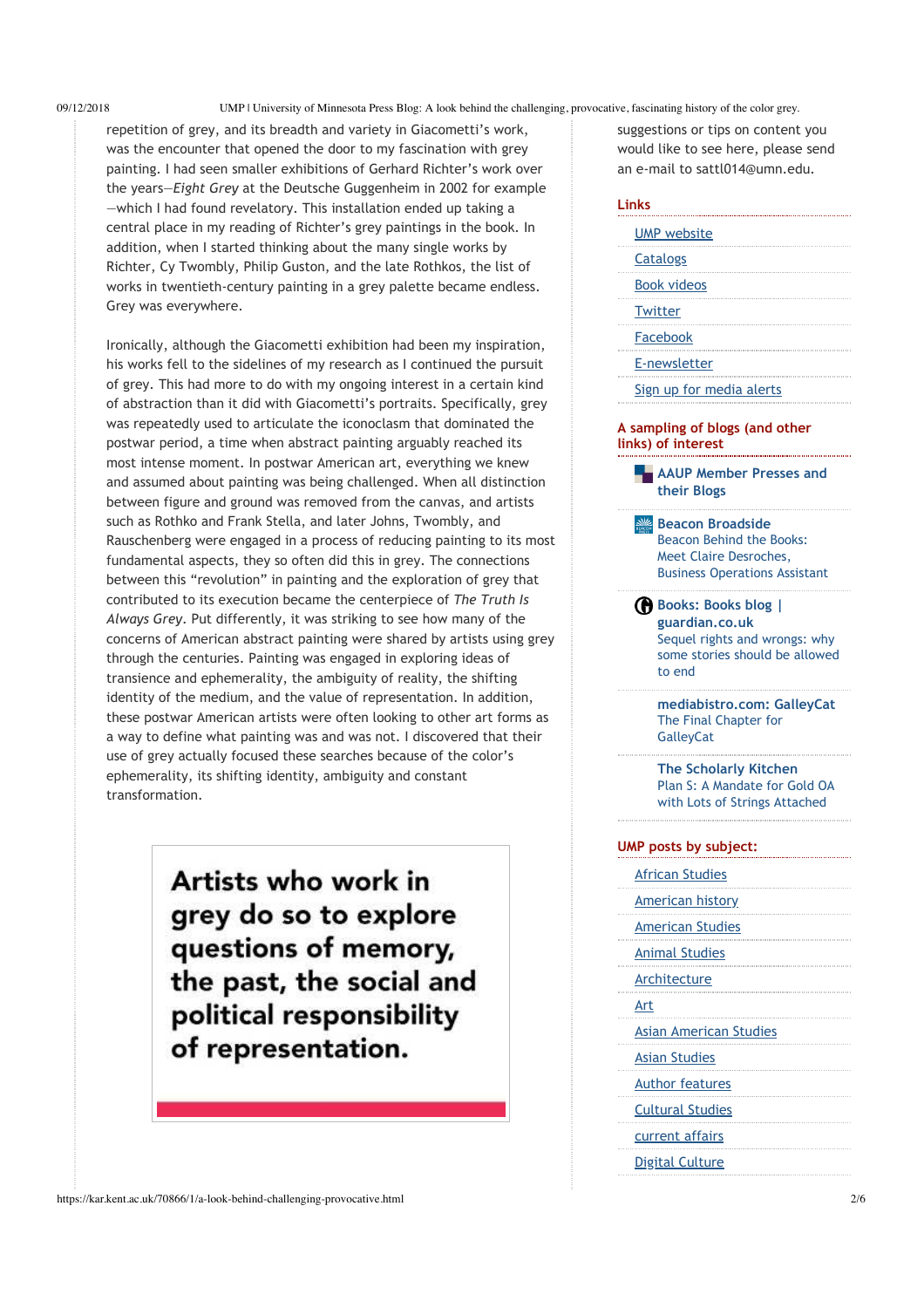09/12/2018 UMP | University of Minnesota Press Blog: A look behind the challenging, provocative, fascinating history of the color grey.

Coming back to why Giacometti became less important to *The Truth Is Always Grey*: a lot of the grey painting in postwar Europe was concerned, broadly speaking, with mourning and healing following the devastation of World War II. Artists such as Jean Fautrier, Antoni Tàpies, Anselm Kiefer, and even more recent artists such as Luc Tuymans, who work in grey do so to explore questions of memory, the past, the social and political responsibility of representation. In the American postwar paintings discussed in the book, the figurative, thus arguably, much of painting's relationship to the social world, is stripped away from the surface of the image. In turn, as I say, this reduction, or elevation, of grey to the entirety of the canvas enabled American artists to really focus on the material and aesthetic of painting. This, in turn, became my focus.

If this is what justifies the place of American postwar abstraction at the center of the book, what of grey? I discovered that not only was grey everywhere in the history of painting —all the way back to middle ages but that it was under attended to by critics and art historians. For example, so much has always been made of Picasso's blue and rose periods, but what about the grey? And when there was an exhibition of Picasso's grey works, we were told they were black and white. Why is this, when very little of the work in that exhibition was painted in black and white? Why is it that grey is always so difficult to talk about? This raised another question of why art museums, historians and critics often struggle to name the color on the canvas when it is grey. For example, at the National Gallery in London's recent Monochrome exhibition, there was an awkwardness around the description and discussion of grey. The exhibition was titled *Monochrome*, and yet, throughout, there seemed to be agreement that grey is never monochrome. Added to this, the subtitle of the exhibition, *Black and White* was misleading because only a few of the works in the exhibition were painted in black and white. Grey may fill the scale in between the two, but it is neither black nor white. Typically, when grey is discussed by exhibitions and critics, they tend to gloss over the complexity and full significance of the color.

Take for example, the discussion of Richter's grey work; invariably, critics accept Richter's claims in interviews at face value and argue that grey is nothing and has no meaning on his canvases. When in fact, in Richter's paintings, grey has a formative role. For Richter, if grey is nothing and non‑identity, as I argue in the book, it is an "element of nothing" a "non-entity" on the canvas that holds within it enormous possibilities for the development of painting as a medium. Indeed, his persistent return to grey across his fifty-year career, as well as his interrogation of painting through grey as a medium, are the basis for the book's situation of Richter's work in grey as an extension of the concerns of the postwar American painters. I should also say, it's not all critics who can be accused of dismissing, ignoring or undervaluing grey. Nevertheless, when I started the book ten years ago, grey hadn't attracted the attention I believe that it warranted.

| Education                      |
|--------------------------------|
| <b>Environmental Studies</b>   |
| <b>European history</b>        |
| <b>Fashion</b>                 |
| <b>Film Studies</b>            |
| <b>Gender and Sexuality</b>    |
| Geography                      |
| <b>GLBT Studies</b>            |
| <u>globalization</u>           |
| <b>Indigenous Studies</b>      |
| Journalism                     |
| <b>Latin American Studies</b>  |
| <b>Literary Criticism</b>      |
| Literature: Biography          |
| <b>Literature: Fiction</b>     |
| <b>Literature: Nonfiction</b>  |
| <b>Media Studies</b>           |
| Middle Eastern Studies         |
| <b>Minnesota</b>               |
| music                          |
| <b>Native American Studies</b> |
| <b>Philosophy</b>              |
| <u>photography</u>             |
| <b>Political Science</b>       |
| Posthumanities series          |
| <b>Quadrant</b>                |
| <b>Race Studies</b>            |
| <b>Rural Studies</b>           |
| Scandinavian Studies           |
| <b>Sociology</b>               |
| <b>Theory</b>                  |
| <b>Urban Studies</b>           |
| <b>Women's Studies</b>         |
|                                |
| UMP posts by type:             |
| <b>Author features</b>         |
| book events                    |
| National trade books           |
| <b>Regional books</b>          |
| <b>Scholarly books</b>         |

#### **UMP blog archive**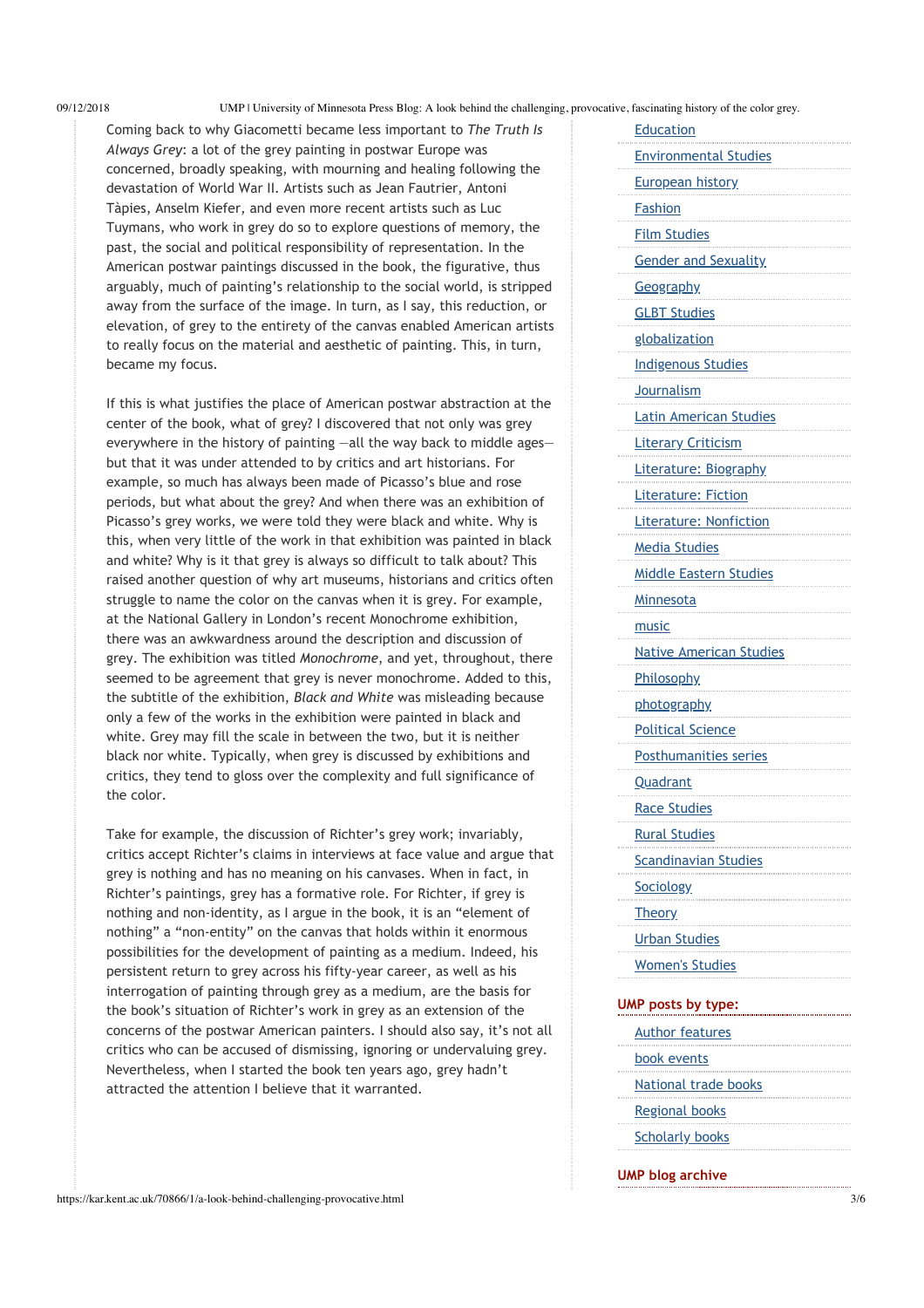## It was striking to see how many concerns of American abstract painting were shared by artists using grey through the centuries.

My intention is for *The Truth Is Always Grey* to contribute to the current renaissance of appreciation for grey. I say "renaissance" because while we might think of grey as depressing, somber, the color of melancholia, there was a time when grey was seen as vibrant, as signifying richness and hope. The recent insistence on the influence and provocation of grey is also not new. In painting, while contemporary art critics often refer to grey as a non‑color, as the place on a canvas where painting is negated or nothing happens, this has not always been the case. Alberti celebrated grey in his discussions of light, and Baudelaire applauded Delacroix's use of grey for its intimate depiction of different intensities of light and mood. Moreover, irrespective of its mixed appeal for critics and the public, artists have always been fascinated by grey. Over the centuries grey has been chosen as the color of artistic experimentation, often at moments of transition and reflection in their careers. Alternatively, they have used grey as the color in which to explore their concerns without distraction, and as the medium in which they challenge the limits of painting. The recognition of the importance of the grey through exhibitions such as *Jasper Johns: Gray* at the Metropolitan Museum of Art in New York and the Art Institute of Chicago in 2008, *Picasso: Black and White* at the Guggenheim, 2013, and *Monochrome: Painting in Black and White* at the National Gallery in London, 2017, thus comes as a renaissance of sorts.

If Giacometti's portraits mark the conception of *The Truth Is Always Grey*, my thinking about grey painting continued to grow and transform with the writing of the book. Today, I understand grey as a way of seeing the world. Because the identity of grey is more fluid and transient than that of other colors, we have to approach what is painted in grey on its own terms, without preconception. Thus, before a painting in grey, we are asked to see the mutations, the evertransforming nature of painting and its relationship to the world in any given moment. The viewer's presence to the canvas that is demanded by grey is its unique lesson for seeing the world. Lastly, the title of the book captures this way of seeing the world through grey. *The Truth is Always Grey* comes from a quotation by Anselm Kiefer in which he talks about the in‑conclusion and uncertainty of the truth of art and of its relationship to the world. Grey foregrounds uncertainty, and

- ヤ 2018 (49)
	- $\blacktriangleright$  Dec (1)
	- $\blacktriangleright$  Nov (5)
	- $Oct(3)$
	- $\blacktriangleright$  Sep (5)
	- $\blacktriangleright$  Aug (3)
	- $\blacktriangleright$  Jul (7)
	- $\blacktriangleright$  Jun (6)
	- $\nabla$  May (5)

Wildflowers Series #2: Oh, for Peat's Sake

Spring abloom: Scouting for wildflowers in Minneso...

A look behind the challenging, provocative, fascin...

From environmental impact to community saviors, he... The Child at the Social Limit

- $\blacktriangleright$  Apr (3)
- $\blacktriangleright$  Mar (4)
- $\blacktriangleright$  Feb (3)
- $\blacktriangleright$  Jan (4)
- $\blacktriangleright$  2017 (41)
- $\blacktriangleright$  2016 (53)
- $\blacktriangleright$  2015 (51)
- $\blacktriangleright$  2014 (55)
- $\blacktriangleright$  2013 (61)
- $\blacktriangleright$  2012 (81)
- $\blacktriangleright$  2011 (74)
- $\blacktriangleright$  2010 (155)
- $\blacktriangleright$  2009 (85)

#### **Subscribe to UMP's Blog**

| <mark>බ</mark> Posts |  |
|----------------------|--|
|                      |  |

**N** Comments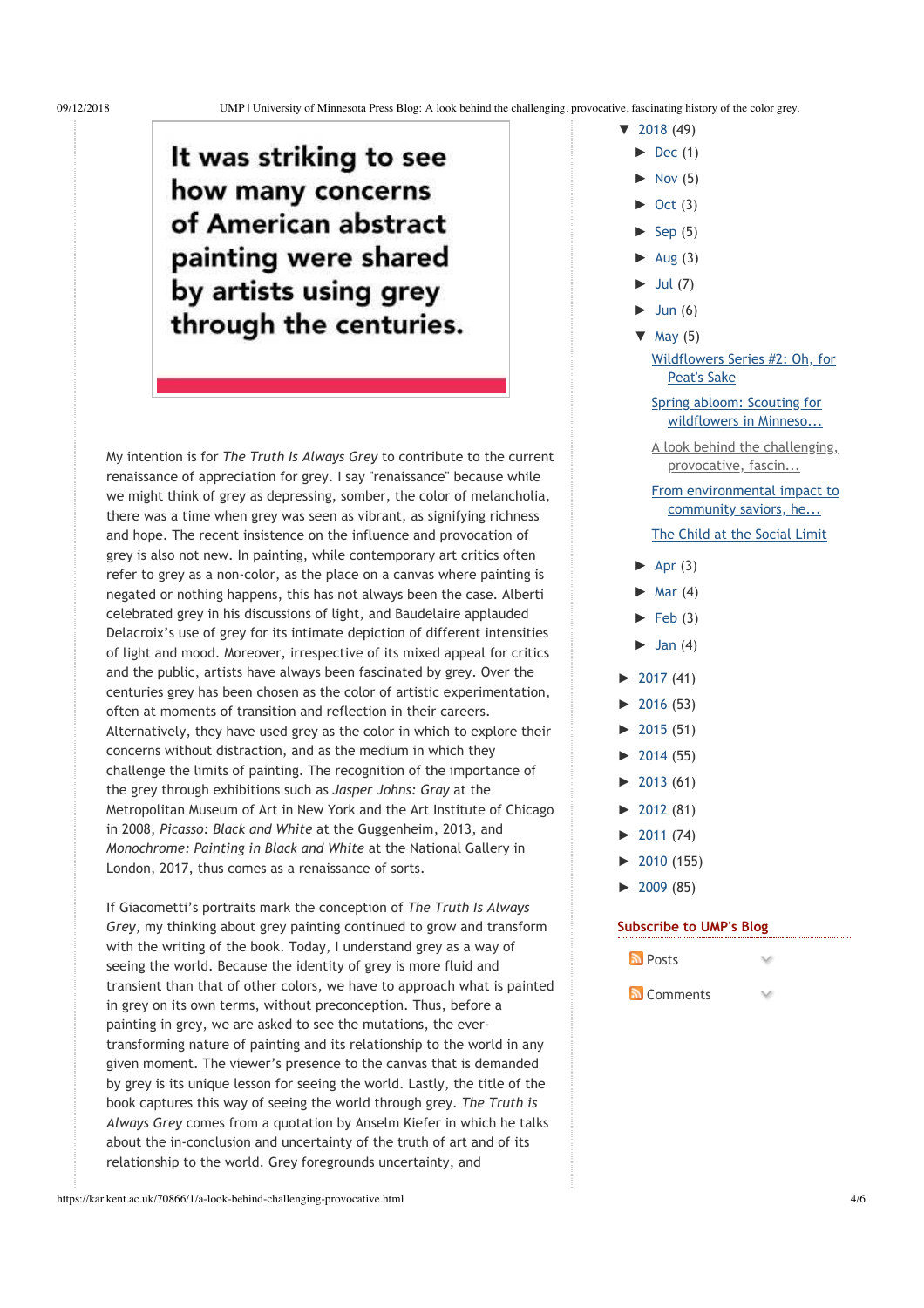‑‑‑‑‑‑‑

09/12/2018 UMP | University of Minnesota Press Blog: A look behind the challenging, provocative, fascinating history of the color grey.

simultaneously, insists that abstract painting and the world are perhaps closer than we had ever anticipated.



**Frances Guerin** is senior lecturer in the School of Arts at the University of Kent. She is author of *The Truth Is Always Grey*, *Through Amateur Eyes*, and *A Culture of Light*, all from University of Minnesota Press.

"*The Truth Is Always Grey* is a work of exceptional erudition, breadth, and clarity." **—Brian Price**, author of *Neither God nor Master*

"Frances Guerin has done a magisterial job in selecting and combining a variety of points of

views on grey as a color of major significance, in its own right, throughout the history of art." —Angela Dalle Vacche, Georgia Institute of Technology

"A well researched, vibrant, and thoroughly engaging reconsideration of that widely underestimated color." —Anthea Callen, author of *The Work of Art*

Posted by University of Minnesota Press: at 3:10 PM

Thishis!tterookrest G+

≻≼

Labels: American history, Art, European history, grey, Media Studies, National trade books

| No comments:          |                                  |                   |
|-----------------------|----------------------------------|-------------------|
| <b>Post a Comment</b> |                                  |                   |
| Enter your comment    |                                  |                   |
|                       | Comment as:   Frances Guerin I + | Sign out          |
| Publish               | Preview                          | Notify me         |
| <b>Newer Post</b>     | Home                             | <b>Older Post</b> |